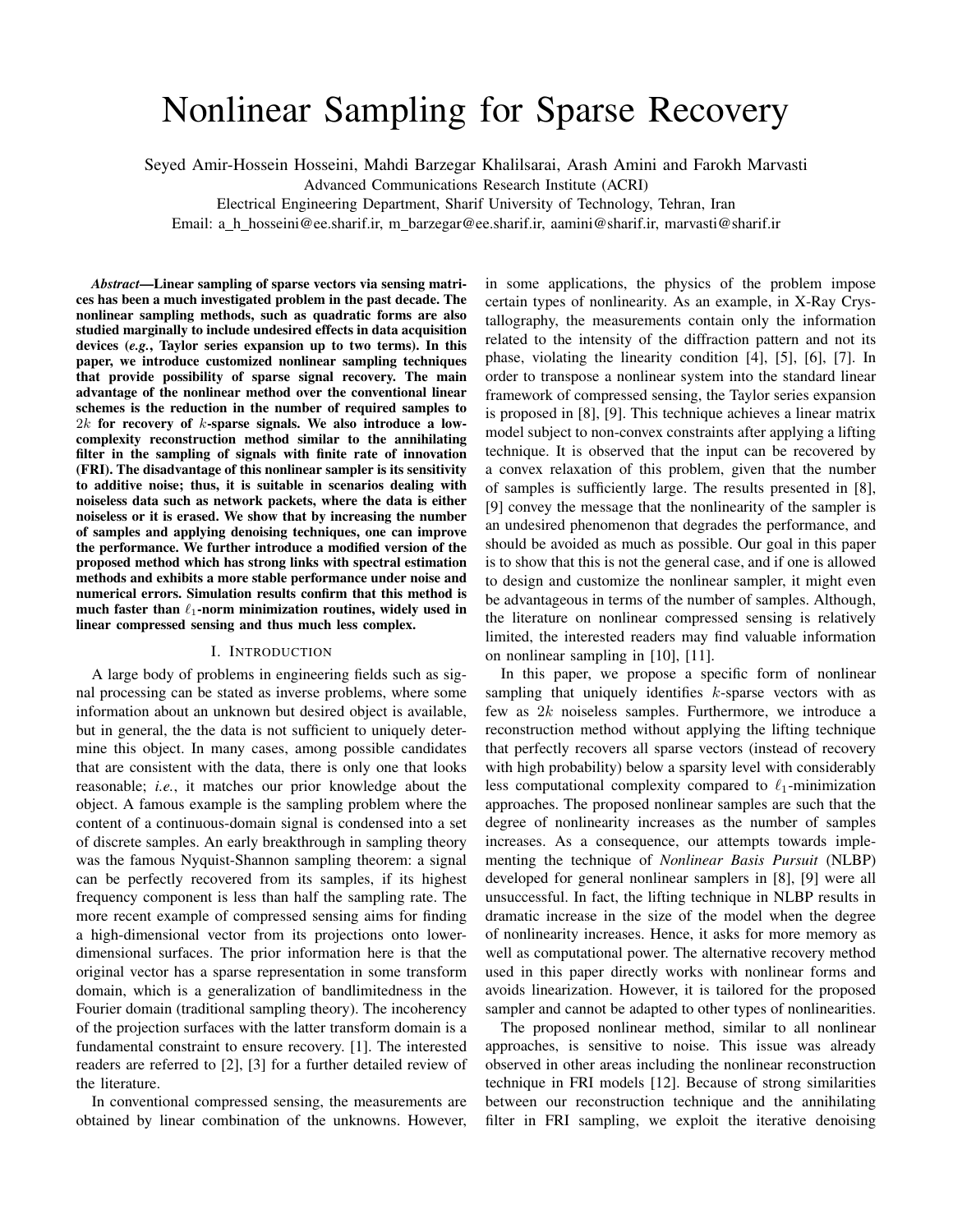algorithm of [13] developed in this context to mitigate the effect of noise. Although increasing the number of samples followed by denoising greatly improves the performance, it is preferred to employ the nonlinear sampling in applications with controlled noise effects. For instance, it can be used as a network coding strategy to sample and encode received packets of all input links simultaneously, where in each time interval most of the input links are inactive. As the packets are protected by strong channel codes, they are usually modeled as either noiseless or erased.

The rest of the paper is organized as follows: our nonlinear sampling and recovery approaches are discussed in section II. We investigate the recovery problem in presence of noise in section III. The simulation results are presented in section IV and finally, section V concludes our work.

## II. NONLINEAR SAMPLING FOR SPARSE RECOVERY

Let  $x_{n\times 1}$  be a k-sparse vector; *i.e.*, except for k of its elements, the rest are zero. Our goal is to represent  $x_{n\times 1}$  using few [nonlinear] samples, such that  $x_{n\times 1}$  could be tractably recovered. As there are 2k unknowns in  $x_{n\times 1}$ , namely, the location and value of non-zero elements, we intuitively expect to have a unique representation of  $x$  with  $2k$  samples. Indeed, here we introduce a scheme which employs as few as  $2k$ measurements of x to uniquely identify it.

**Sampler 1.** Let  $a_1, \ldots, a_n$  be real/complex numbers and let  $x_{n\times 1}$  *be a given [sparse] vector. We define the* power sampling set *of order*  $m$  *by*  $\{y_1, \ldots, y_m\}$  *as follows:* 

$$
\begin{cases}\n y_1 = a_1x_1 + a_2x_2 + \dots + a_nx_n, \\
 y_2 = a_1x_1^2 + a_2x_2^2 + \dots + a_nx_n^2, \\
 \vdots \\
 y_m = a_1x_1^m + a_2x_2^m + \dots + a_nx_n^m,\n\end{cases}
$$

where  $x_i$  is the i<sup>th</sup> element in  $x_{n \times 1}$ .

For a k-sparse vector  $\mathbf{x}_{n\times1}$  whose support is  $\{i_1, \ldots, i_k\} \subset$  $\{1, \ldots, n\}$ , the qth power sample can be rewritten as

$$
y_q = \sum_{j=1}^k a_{i_j} x_{i_j}^q.
$$
 (1)

Similar to the annihilating filter, we define  $H(z)$  as the polynomial that has non-zero elements of  $x_{n\times 1}$  as its roots:

$$
H(z) = \sum_{r=0}^{k} h_r z^{-r} = \prod_{j=1}^{k} \left( 1 - x_{i_j} z^{-1} \right). \tag{2}
$$

By interpreting  $H(z)$  as the  $\mathcal Z$ -transform of a discrete filter

 $h_q$  and applying it to the power samples  $y_q$ , we obtain that

$$
y_q * h_q = \sum_{r=0}^k h_r y_{q-r}
$$
  
= 
$$
\sum_{r=0}^k h_r \Big( \sum_{j=1}^k a_{i_j} x_{i_j}^{q-r} \Big)
$$
  
= 
$$
\sum_{j=1}^k a_{i_j} x_{i_j}^q \Big( \sum_{r=0}^k h_r x_{i_j}^{-r} \Big) = 0
$$
  

$$
H(x_{i_j}) = 0
$$
 (3)

Annihilating the measurements, the filter  $h$  is called the annihilating filter in the literature of [13] and [14]. Since the roots of  $H(z)$  uniquely specify the nonzero elements of the unknown signal x, our goal shall be to find the annihilating filter coefficients according to (3) to determine the nonzero elements. A useful reformulation of (3) in the matrix form is

$$
Ah = 0,\t(4)
$$

where  $\mathbf{h} = [h_0, \dots, h_k]^T$  and **A** is a Toeplitz matrix based on the power samples given by

$$
\mathbf{A} = \begin{bmatrix} y_{k+1} & y_k & \cdots & y_1 \\ y_{k+2} & y_{k+1} & \cdots & y_2 \\ \vdots & \vdots & \ddots & \vdots \\ y_m & y_{m-1} & \cdots & y_{m-k} \end{bmatrix}
$$
 (5)

To derive h, we can use the singular-value decomposition of A to form its null-space (zero singular-values). It is clear that any vector in the null-space of  $A$  satisfies (4) as  $h$ . With no priority which one to choose, we can determine the nonzero elements of **x** by finding the roots of  $H(z) = \sum_{r=0}^{k} h_r z^{-r}$ .

Although the roots of  $H(z)$  reveal the nonzero values in x, their locations are not determined yet. In simple words, unlike conventional sparse recovery techniques, our nonlinear recovery method works by first evaluating the nonzero elements and then, locating them. For this purpose, we consider the following system of linear equations:

$$
\begin{bmatrix} y_1 \\ y_2 \\ \vdots \\ y_m \end{bmatrix} = \begin{bmatrix} x_{i_1}^1 & x_{i_2}^1 & \dots & x_{i_k}^1 \\ x_{i_1}^2 & x_{i_2}^2 & \dots & x_{i_k}^2 \\ \vdots & \vdots & \ddots & \vdots \\ x_{i_1}^m & x_{i_2}^m & \dots & x_{i_k}^m \end{bmatrix} \begin{bmatrix} \hat{a}_1 \\ \hat{a}_2 \\ \vdots \\ \hat{a}_k \end{bmatrix}
$$
 (6)

and solve it to estimate the coefficients  $\hat{a}_1, \dots, \hat{a}_k$  associated with nonzero elements. Ideally, the set  $\{\hat{a}_j\}_j$  is just a permutation of  $\{a_{i_j}\}_j$ . Now, if  $a_i$ s are all distinct, *i.e.*  $a_i \neq a_j, \forall i \neq j$ , then, there is a unique matching between  $\hat{a}_{i_1}, \dots, \hat{a}_{i_k}$  and the subset  $\{a_{i_j}\}_j$  of  $\{\hat{a}_{i_j}\}_j$ , which also determines the support of the vector.

For (6) to have a unique solution, A needs to have at least  $k$  linearly independent rows. This in turns requires at least  $2k$ measurements, *i.e.*  $m > 2k$ . It is not difficult to see that is the non-zero elements of the spares vectors are pairwise distinct, then,  $m = 2k$  also works: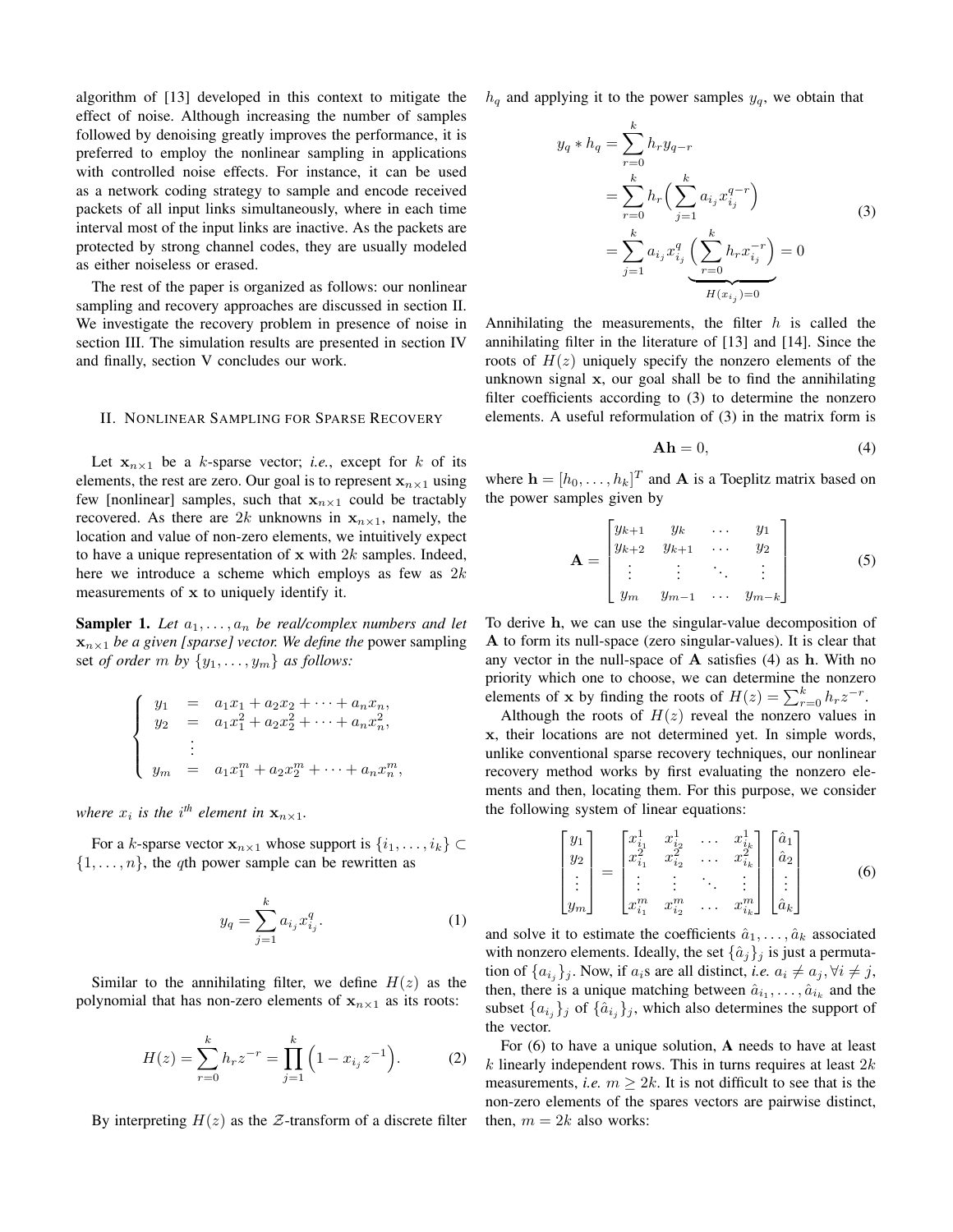**Theorem 1.** Let  $\mathbf{x}_{n\times1}$  be a k-sparse vector with no repeated *nonzero element. In the absence of noise,*  $\mathbf{x}_{n\times1}$  *can be perfectly recovered using merely* 2k *power sampling measurements as described in sampler 1.*

In the case of noise-contaminated measurements,we generally need to increase the number of samples. In Section III we describe how we can alleviate the noise effect by having more samples.

## III. NOISE EFFECT

Nonlinear methods are inherently more sensitive to noise than linear alternatives. To achieve robustness against noise, we have to increase the number of measurements to  $m > 2k$ . To efficiently take advantage of larger sample set, we adopt the denoising algorithm presented in [13] to decrease the noise level before following with the previous nonlinear scheme. Redefining the matrix A we have that

$$
\mathbf{A} = \begin{bmatrix} y_{L+1} & y_L & \cdots & y_1 \\ y_{L+2} & y_{L+1} & \cdots & y_2 \\ \vdots & \vdots & \ddots & \vdots \\ y_m & y_{m-1} & \cdots & y_{m-L} \end{bmatrix}, \quad (7)
$$

where L is an integer satisfying  $m - k \geq L \geq k$ . The idea is quite simple: we first enhance the measurements using a composite property mapping algorithm [15]. Then, using the denoised measurements, the annihilating filter coefficients are calculated according to (4). In the absence of noise, A is a Toeplitz matrix whose rank never exceeds  $k$ . In the noisy setup, A remains Toeplitz, however its rank likely exceeds  $k$ . This information can be used to denoise the matrix A obtained by measurements and consequently the measurements themselves. In each iteration of the mentioned algorithm, A is mapped to the nearest matrix lying in the appropriate matrix spaces [14]. Simulation results indicate a more accurate recovery, if L is set to  $\lfloor \frac{m}{2} \rfloor$  in (7) for denoising. Although, in the case of  $L > k$  the rank of **A** remains unchanged (rank $(A) = k$ ), the dimensionality of its null-space increases from 1 to  $L - k + 1$  (dim  $\mathcal{N}(\mathbf{A}) = L - k + 1$ ). This implies that there are  $L - k + 1$  different annihilating filters for matrix **A** whose degrees are  $L > k$ . As a result, the set of roots in each polynomial contains the desired nonzero elements as well as some other irrelevant ones; coming up with an ambiguity in distinguishing the nonzero elements from improper values. To sum it up,  $L = \lfloor \frac{m}{2} \rfloor$  is a better choice in defining matrix of measurements A for denoising part, while in the calculation of filter coefficients h, we have to rearrange A setting  $L = k$ . Algorithm 1 provides an overall view of the procedure for denoising and finding both the value and position of the nonzero entries in  $x_{n\times 1}$ .

The other practical issue becoming more important in presence of noise is the amplitudes of unknowns. Steming from the nature of our sampling approach, the last measurements have a much greater amplitude than the first ones, if the amplitudes of all or some of the elements are greater than 1. At a fixed SNR, this makes the first measurements very vulnerable

## Algorithm 1 Proposed Algorithm

```
1: Input: Measurements y = \{y_1, \ldots, y_m\} from sampler 1
 2: and coefficients \mathbf{a} = \{a_1, \ldots, a_n\}3:
 4: procedure DENOISING(y)
 5: Set L = \lfloor \frac{m}{2} \rfloor and form A according to (7)
 6: while \left(\frac{\sum_{k=1,k+1}^{n} x_k}{\sum_{k=1}^{n} x_k}\right)\frac{\sum\limits_{k=1}^{k+1}k+1}{\sum\limits_{k=1}^{k}}\geq\alpha) do
 7: \left[\mathbf{U}, \boldsymbol{\Sigma}_{(m-L)\times(L+1)}, \mathbf{V}^*\right] = SVD(\mathbf{A})8: Build \Sigma' keeping k largest diagonal elements of
 9: Σ
10: \mathbf{A} \leftarrow \mathbf{U} \times \mathbf{\Sigma}' \times \mathbf{V}^*11: Average over diagonals of A to form a Toeplitz
12: matrix
13: end while
14: end procedure
15:
16: procedure NONZERO VALUES ESTIMATION(y)
17: Set L = k and form A according to (7)
18: h_{(k+1)\times 1} \leftarrow The right eigen-vector corresponding to
19: the zero eigen-value of A
20: Form H(z) from h
21: Nonzero \leftarrow roots of H(z)22: end procedure
23:
24: procedure SUPPORT DETECTION(a)
25: Estimate coefficients using (6)
26: Compare estimated coefficients to a_1, \ldots, a_n and
27: specify the support
```
28: end procedure

against noise. On the other hand, if the amplitudes of some of the elements are less than 1, their contribution to the last measurements gradually fades. To avoid these problems, we highly recommend that the nonzero elements be mapped to a set of corresponding values on the unity circle using a one-toone function just before their exponentiation. The mentioned function should be such that  $f(0) = 0$ , to keep the sparsity of the original signal. Supplying the readers with an example of such functions, we introduce sin for signals with real values.

**Sampler 2.** Let  $a_1, \ldots, a_n$  be real/complex numbers and let  $x_{n\times1}$  *be a given real [sparse] vector of which entries lie in the interval* [−N, N]*. We define the* sin sampling set *of order m by*  $\{y_1, \ldots, y_m\}$  *as follows:* 

$$
\begin{cases}\n y_1 = a_1 \sin(1 \frac{\pi x_1}{2N}) + \dots + a_n \sin(1 \frac{\pi x_n}{2N}), \\
 y_2 = a_1 \sin(2 \frac{\pi x_1}{2N}) + \dots + a_n \sin(2 \frac{\pi x_n}{2N}), \\
 \vdots \\
 y_m = a_1 \sin(m \frac{\pi x_m}{2N}) + \dots + a_n \sin(m \frac{\pi x_n}{2N}),\n\end{cases}
$$

*where*  $x_i$  *is the ith element in*  $\mathbf{x}_{n \times 1}$ *.* 

Since  $\sin(x) = \frac{e^{jx} - e^{-jx}}{2j}$ , each  $\sin(\cdot)$  function in the previous measurements may be docomposed into two exponential functions on the unity circle. This doubles the number of nonzero elemnets, requiring at least  $4k$  measurements, if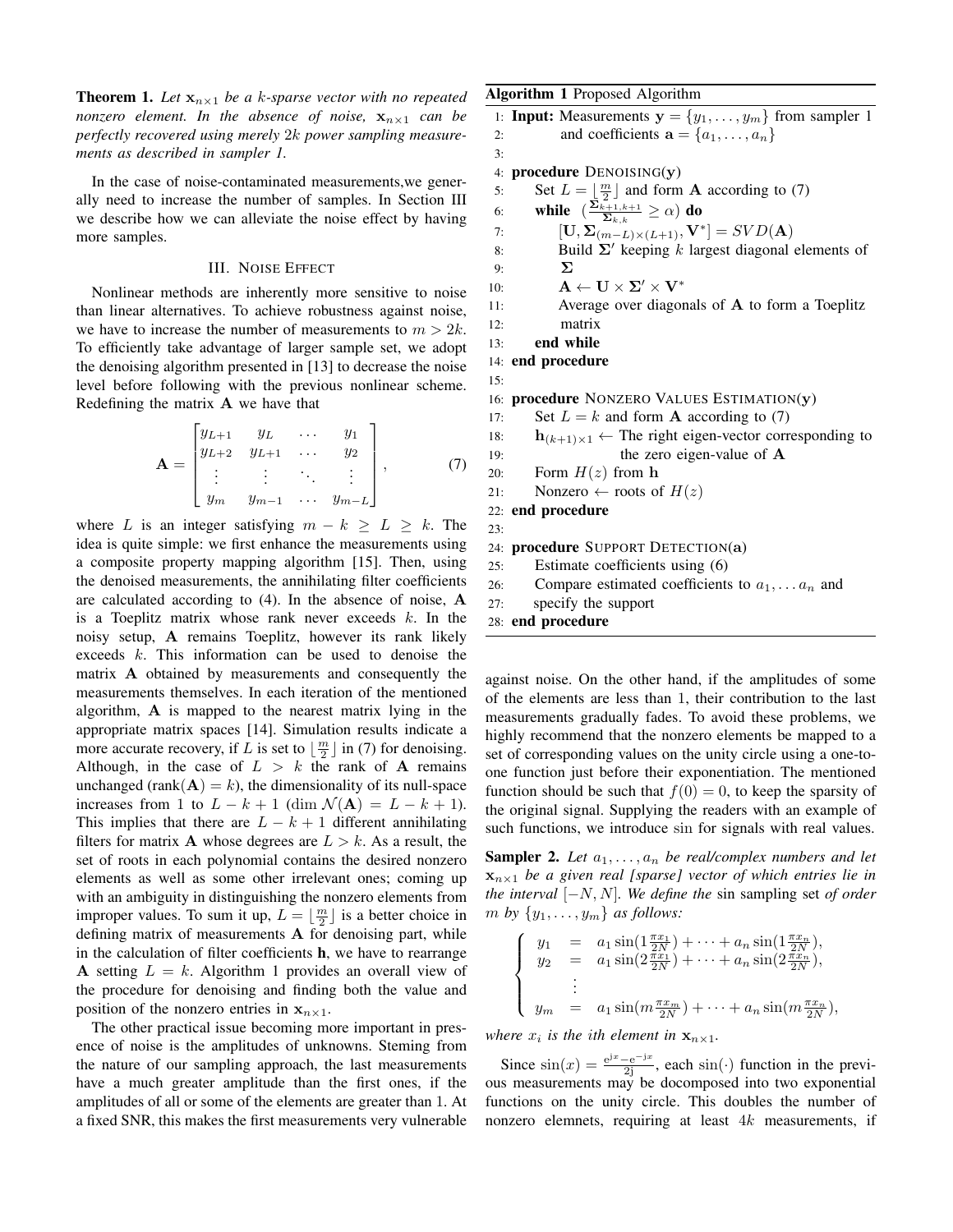

Fig. 1. Block diagram of FM modulator

a method like the one already explained in section II is employed for recovery. Of course, it can be easily seen that every k nonzero elements in this scheme uniquely determine the other  $k$  values. This information can be exploited to reduce the number of required measurements for a perfect recovery; However we will not investigate this problem in the current paper and defer it to a future work. The other benefit of the sinusoidal scheme is its easy-to-implement property. Employing a simple FM modulator and demodulator, one can actualize the theoretic material provided in sections II and III with respect to the following equation:

$$
y(t) = \sum_{i=1}^{n} a_i \sin(2\pi f_i t), \quad f_i = x_i
$$
 (8)

Obviously, sampling from  $y(t)$  at times  $t = \frac{1}{4N}, \dots, \frac{m}{4N}$  yields the measurements of sampling method 2. As an application of the proposed scheme, we can think of a communication system in which there are  $n$  nodes sending and receiving data at arbitrary times. If there is a guarantee that not more than  $k$  nodes are busy at each time, then receiver does not have to wait to take  $n$  samples to decode the raw data, increasing the rate of data transmition by a factor of  $(\frac{n}{m})$ . In Figure 1, the block diagram of a FM modulator is depicted.

## IV. SIMULATION RESULTS

To validate the practical ability of our proposed method in recovering a sparse signal from its noisy measurements, we present the results of several numerical experiments in this section. In each experiment, we employ the sampling and reconstruction method, explained in section III and our goal is to investigate its performance in terms of: 1) Probability of support recovery and 2) SNR of reconstructed signal in various additive noise levels. To that end, we generate a signal of length  $n = 50$  with a random sparsity pattern, where the amplitude of any nonzero entry is set to 1 as justified earlier. Then we use our nonlinear sampling scheme (Sampler 1) to form the measurements, which will next be contaminated with white gaussian noise with a spesific variance. The recovery phase consists of two steps: a denoising part to ensure a robust recovery, followed by the previously mentioned algorithm for value and support recovery of nonzero coefficients.

Note that employing the lifting operator proposed by [8], [9] is ineffective in the sense that it both reduces output SNR



Fig. 2. Probability of support recovery vs SNR of measurements for different values of sparsity order



Fig. 3. SNR of reconstructed signal vs SNR of measurements for different values of sparsity order

and is also much more complex in implementation, and its simulation results are not included here for brevity.

Figure 2 demonstrates the frequency of successful support recovery against SNR of measurements for sparsity orders  $k = 1$  to  $k = 6$ . Here, as a minimum number of measurements, we have set  $m$  to be two times the sparsity order.

A more reliable performance criterion is the SNR of reconstructed signal, which is defined as the power of the reconstructed signal devided by the power of its error compared to the main measured signal presented in dBs.

Figure 3 indicates the value of this criterion against different measurements' SNRs for sparsity orders  $k = 1$  to  $k=6$ .

Increasing the number of measurements improves the quality of reconstructed signal in a considerable manner. To show this behavior we introduce the OverSampling Rate  $(OSR)$  as the ratio of available number of observations to the minimum of required measurements  $(2k)$ . So when  $OSR = 2$  it implies that  $m = 2 \times (2k) = 4k$ . In the following simulations, the sparsity order  $(k)$  is set to be 6 and then  $OSR$  is swept from 1 to 4. As shown in Figure 4, the probability of support recovery is dramatically increased when OSR rises from 1 to 4.

In Figure 5 output SNR is plotted against SNR of measure-